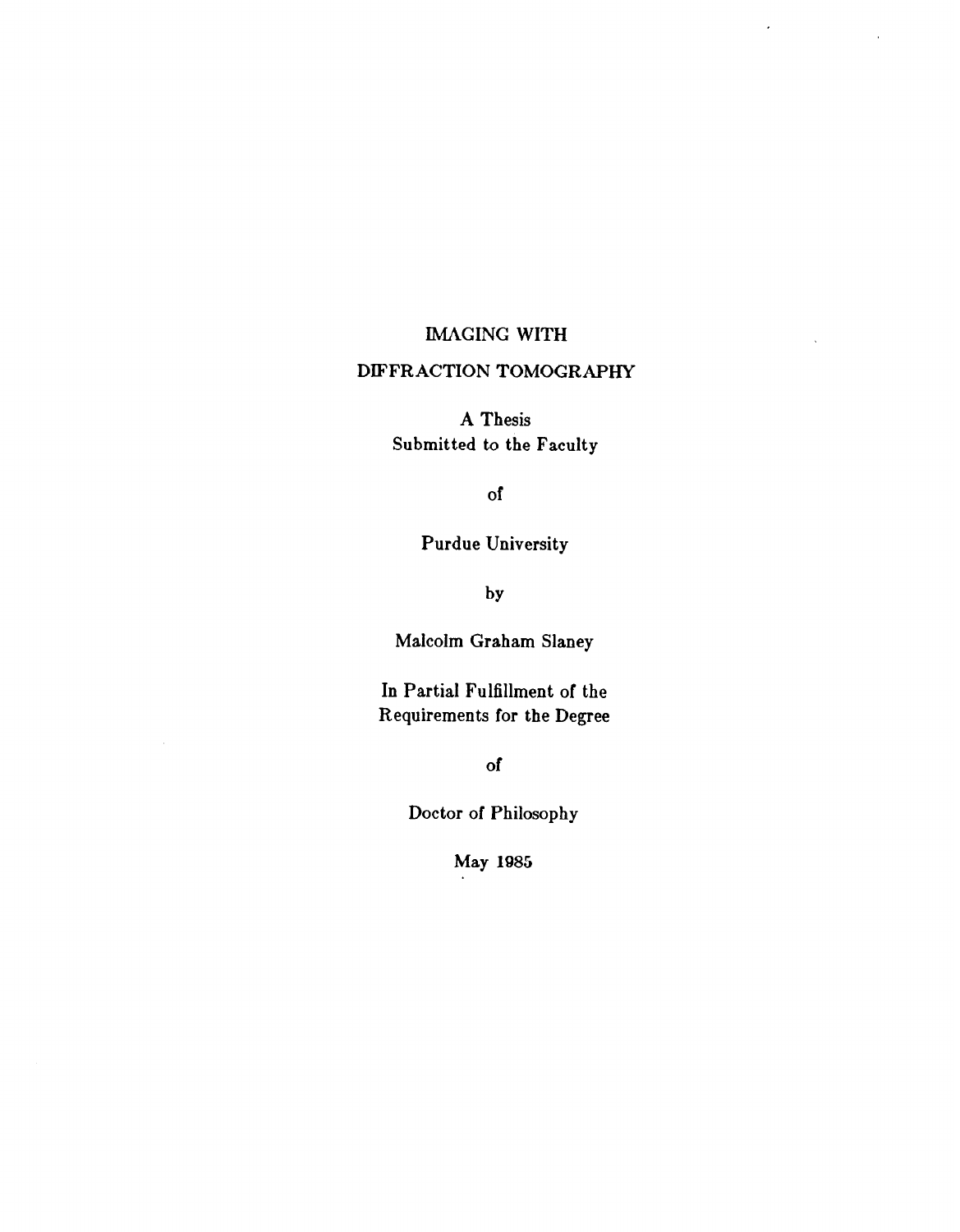This work is dedicated to my family and friends.

 $\ddot{\phantom{a}}$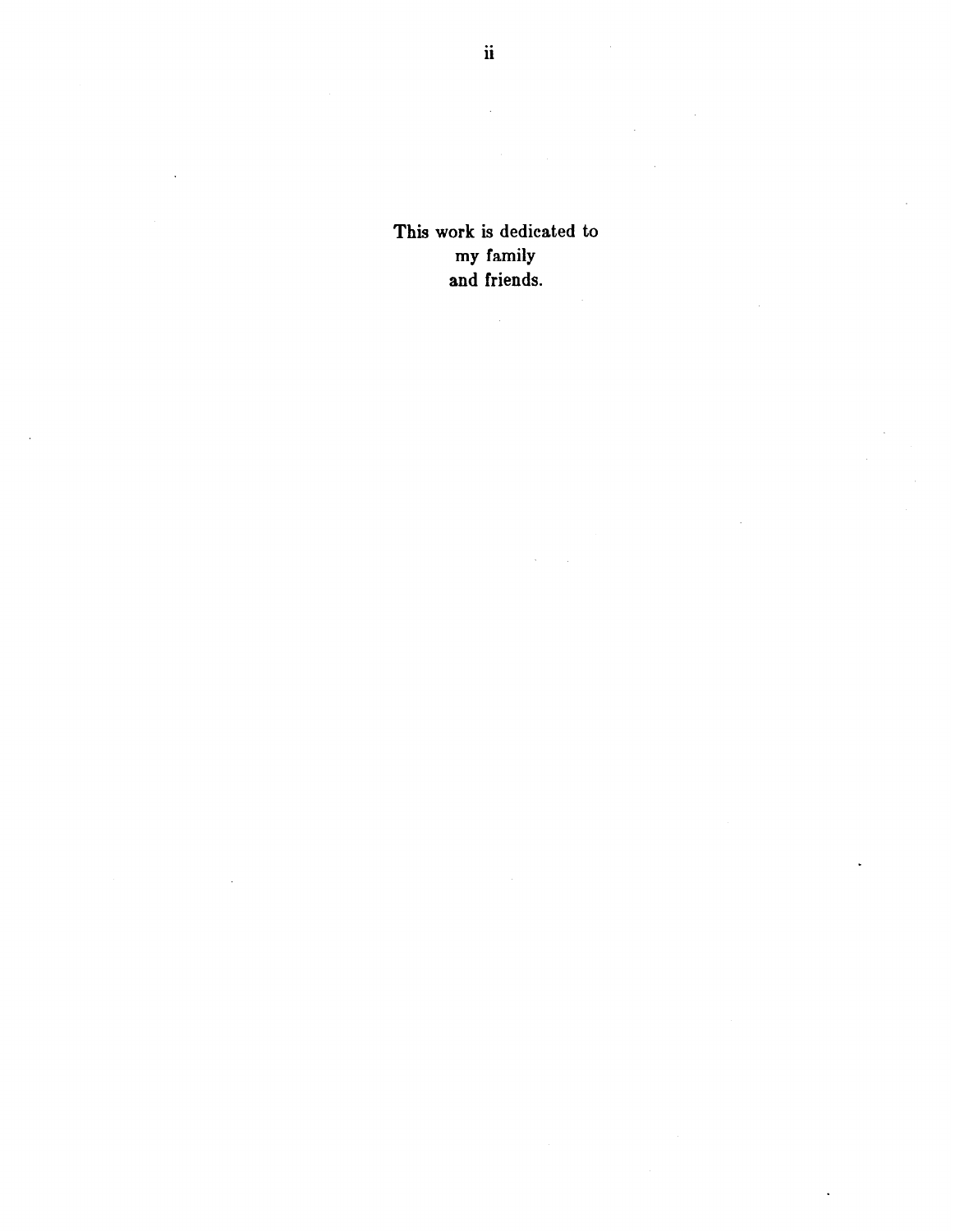#### ACKNOWLEDGMENTS

The author would like to thank a number of people who have helped make this thesis possible.

First and foremost I am grateful for the guidance and support of Avi Kak and Mani Azimi. During my graduate years here at Purdue they have been both good friends and colleagues and I am very grateful for the opportunity to work with them.

I would also like to thank Sharon Katz, technical illustrator for the EE department. She has endured innumerable deadlines and garbled instructions and always generated professional graphics.

I would also like to thank Peter Behrens of APUnix, and George Goble, Curt Freeland and Tom Tengdin of the Engineering Computer Network for helping maintain the computer resources that made this thesis possible. They all put in an effort above and beyond the call of duty to help me meet my deadlines.

In addition I would like to thank Kuo-Cheng Li and Herb Schwetman for making a prerelease of the Cyber 205 C compiler available to me for program development.

The financial support of the Walter Reed Army Institute of Research has helped make this work possible. I am very grateful for the opportunity.

And finally, I wish to thank colleagues that have helped me learn about this area of research. These people include Carl Crawford, David Nahamoo, S. X. Pan and Barry Roberts.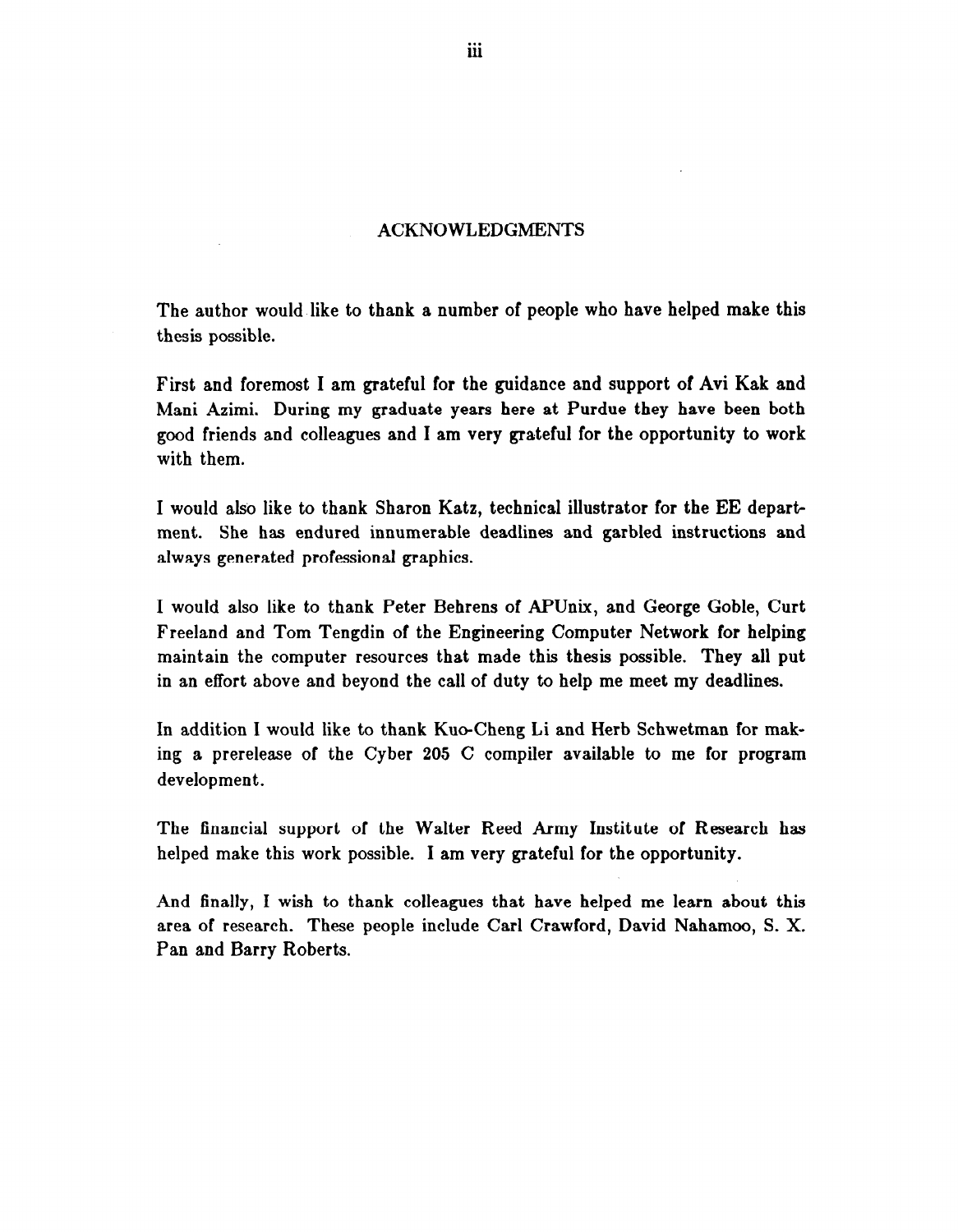## PREFACE

We have not succeeded in solving all of your problems. The answers we have found only serve to raise a whole new set of questions. In some ways we are as confused as ever, but we feel that we are confused on a higher level and about more important things.

 $\ddot{\phantom{a}}$ 

 $\ddot{\phantom{a}}$ 

 $\sim 10^7$ 

 $\epsilon$ 

- Gary S. Peterson

 $\hat{\mathcal{L}}$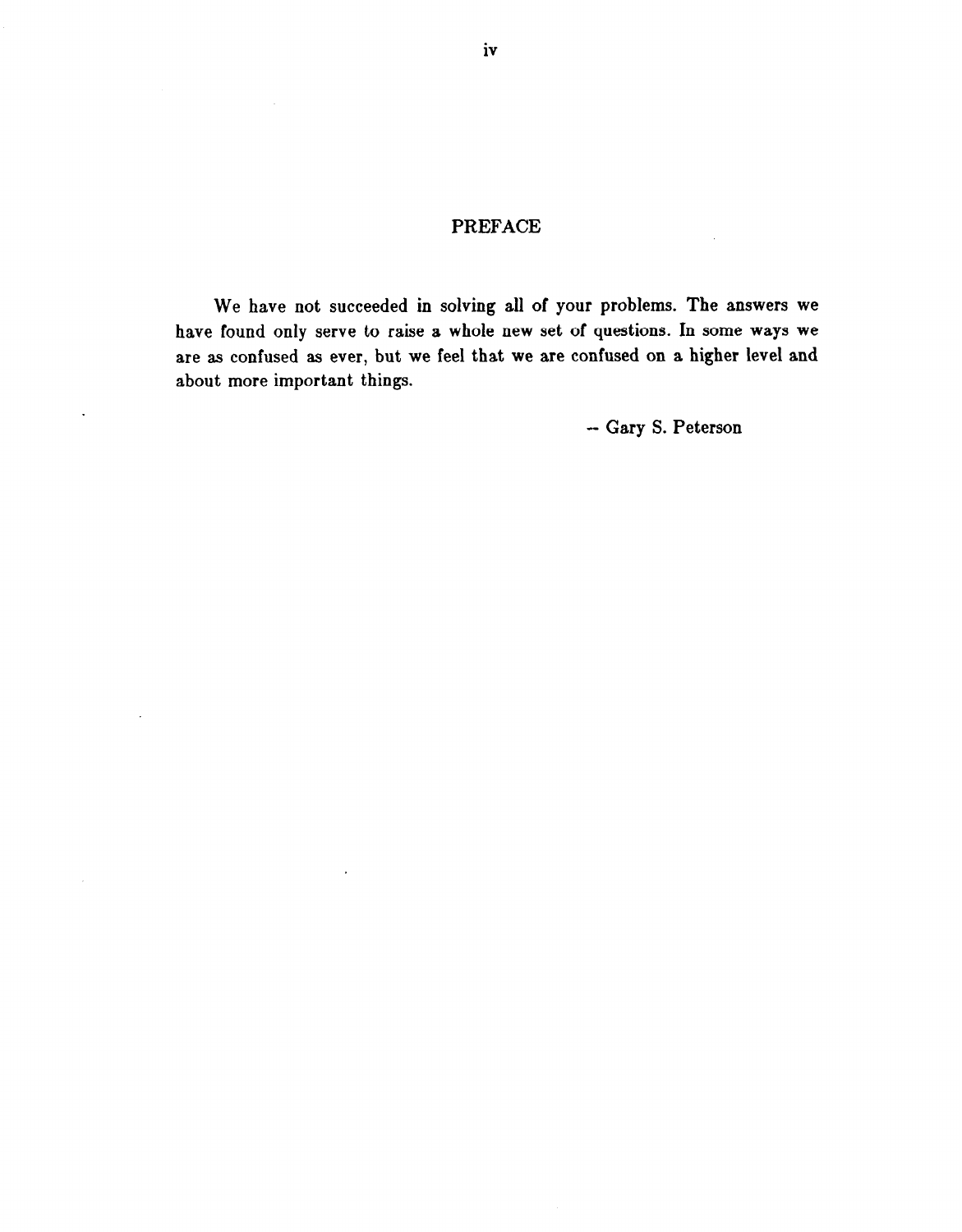# TABLE OF CONTENTS

 $\hat{\mathcal{A}}$ 

| CHAPTER 3 - THE FOURIER DIFFRACTION THEOREM 27 |  |
|------------------------------------------------|--|
|                                                |  |
|                                                |  |
|                                                |  |
|                                                |  |
|                                                |  |
|                                                |  |
|                                                |  |
|                                                |  |
|                                                |  |
|                                                |  |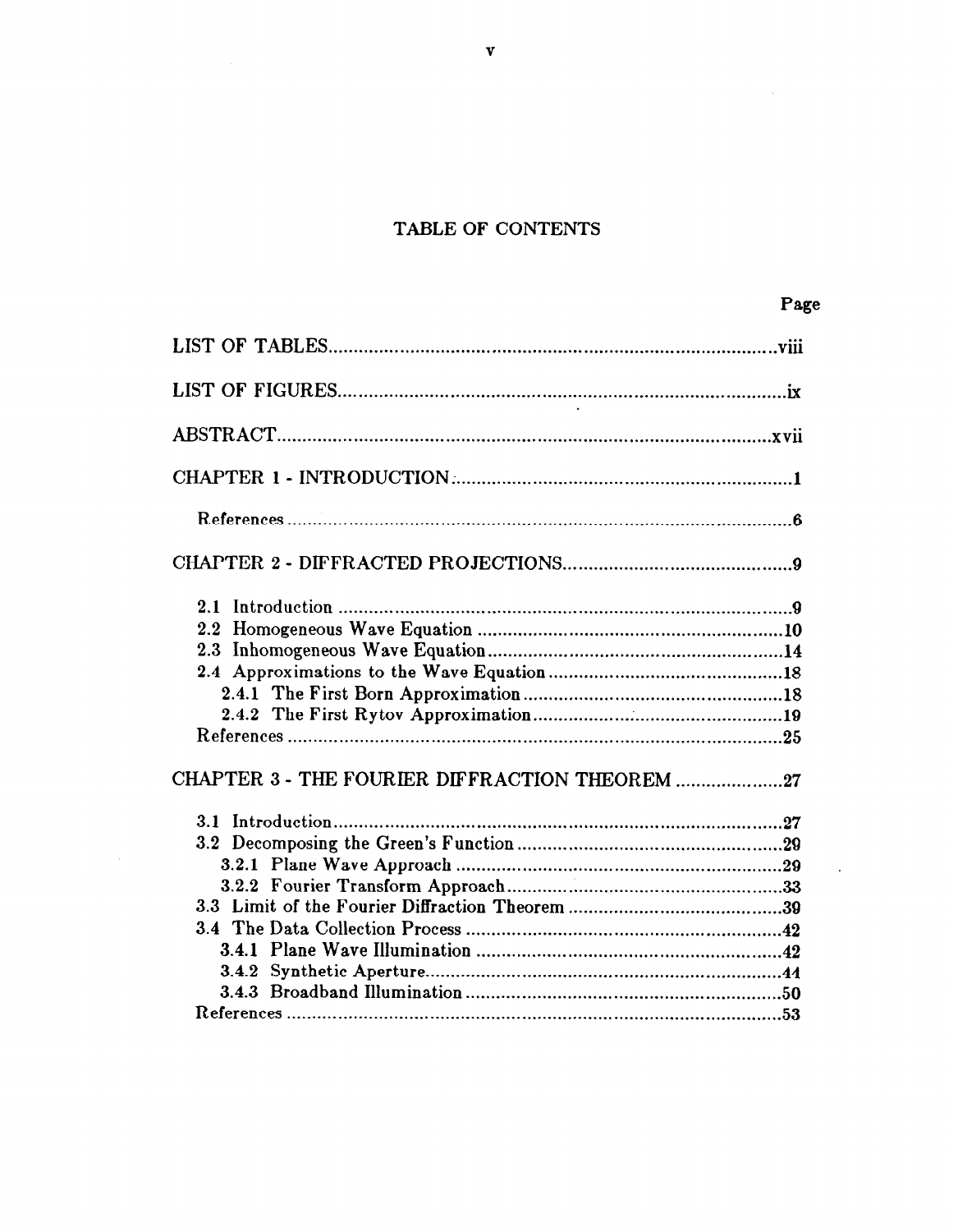| CHAPTER 6 - HIGHER ORDER APPROXIMATIONS TO THE |  |
|------------------------------------------------|--|
|                                                |  |
|                                                |  |
|                                                |  |
|                                                |  |
|                                                |  |
|                                                |  |
|                                                |  |
|                                                |  |
|                                                |  |

 $\bar{z}$ 

 $\sim$ 

 $\mathcal{A}^{\mathcal{A}}$ 

 $\bar{z}$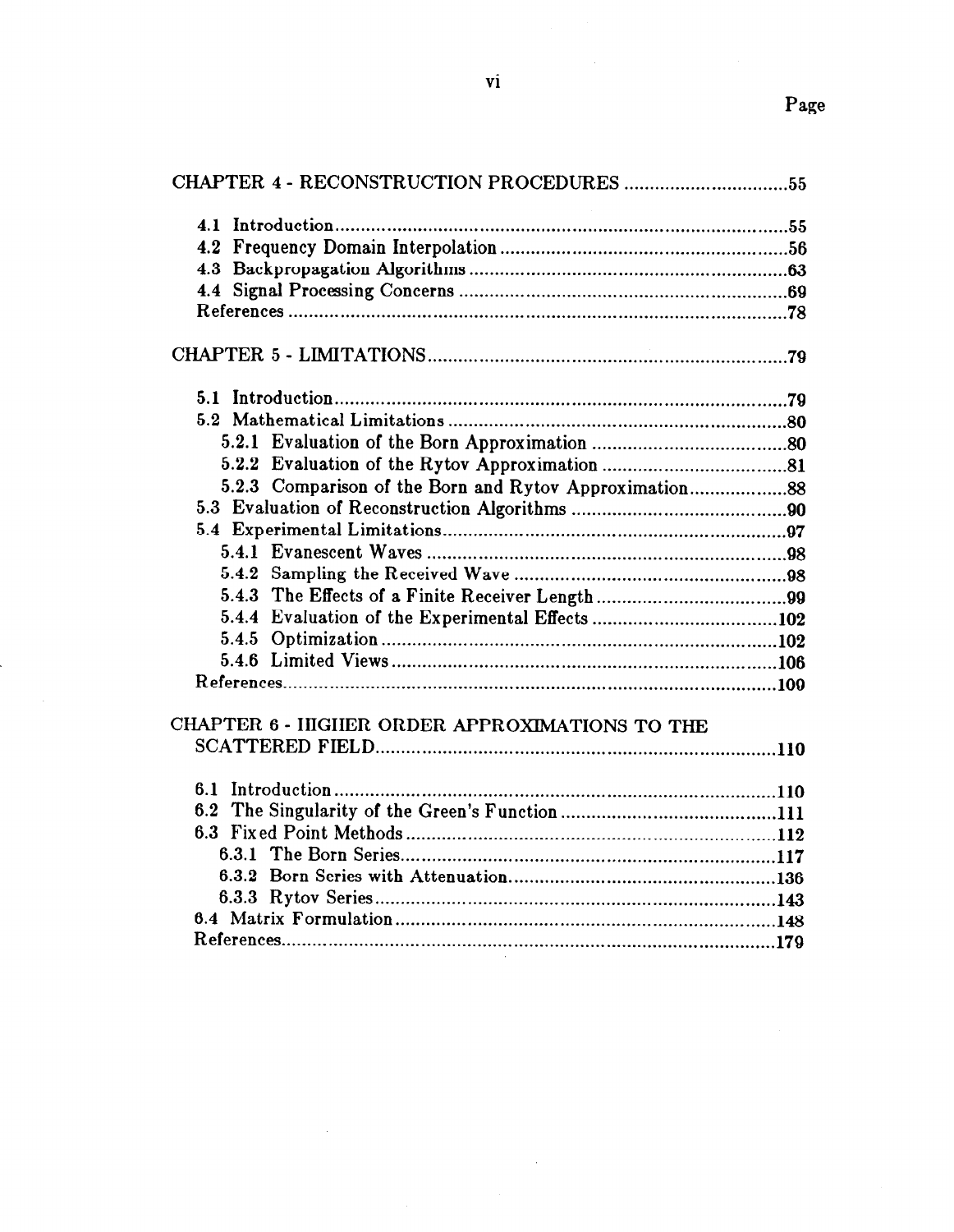$\bar{\bar{z}}$ 

# CHAPTER 7 - HIGHER ORDER RECONSTRUCTION ALGORITHMS.182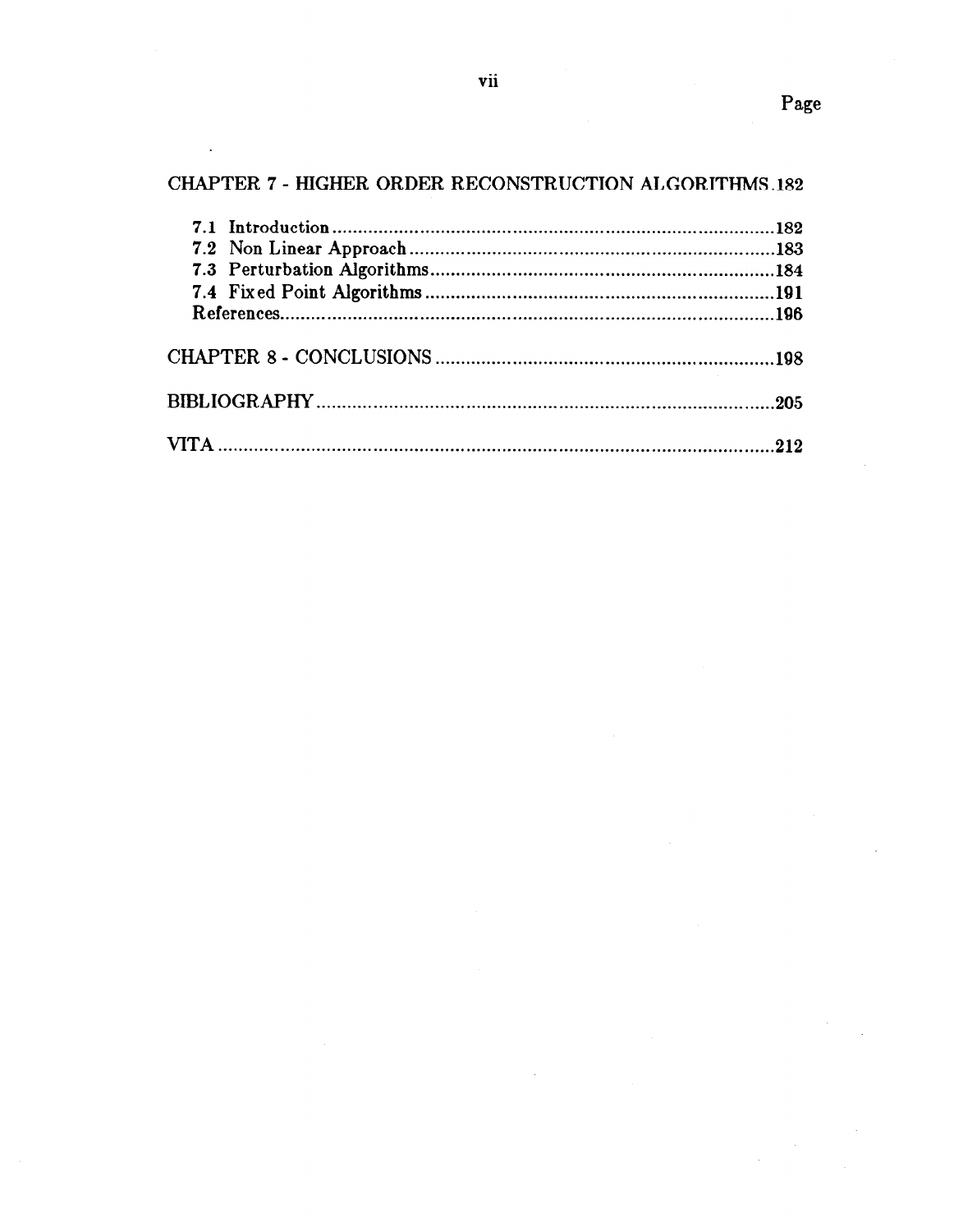# LIST OF TABLES

 $\frac{1}{2}$ 

| Table |                                                                                                                       | Page |
|-------|-----------------------------------------------------------------------------------------------------------------------|------|
|       | 4.1 Mean Squared Error in a reconstruction of a cylinder using                                                        |      |
|       | 5.1 Summary of parameters for diffraction tomography                                                                  |      |
|       |                                                                                                                       |      |
|       | 6.1 Average value of the Green's function of a $1/4\lambda$ region                                                    |      |
|       | 6.2 The average and maximum cosine of the angle between<br>hyperplanes is shown as a function of the refractive       |      |
|       | 7.1 The number of partial field terms and integrals needed<br>to calculate each iteration of the inverse higher order |      |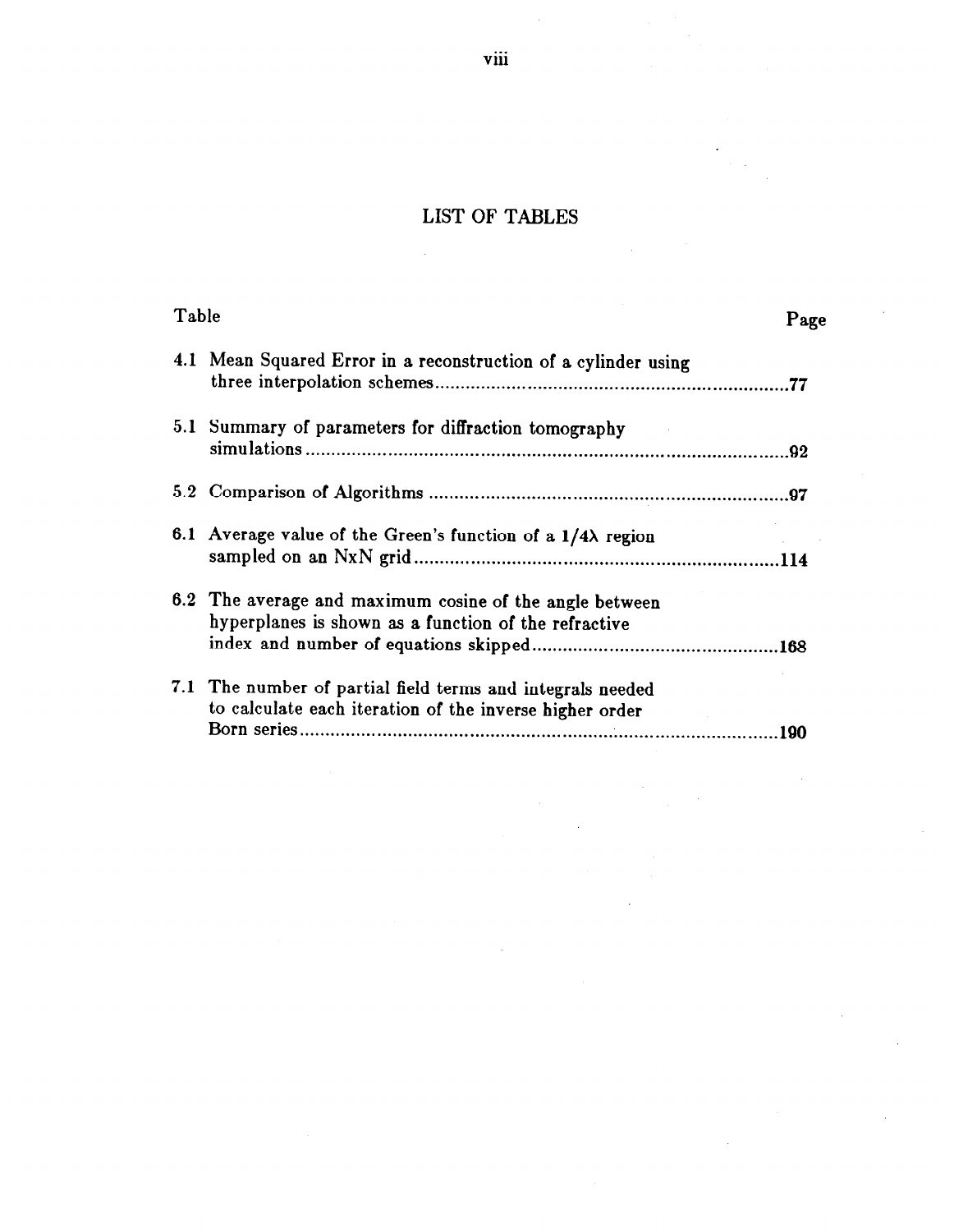# LIST OF FIGURES

| Figure |                                                                                                                                                                                                                                                                           | Page |
|--------|---------------------------------------------------------------------------------------------------------------------------------------------------------------------------------------------------------------------------------------------------------------------------|------|
| 1.1    | The Fourier transform of a projection is equal to the two<br>dimensional Fourier transform of the object along a radial                                                                                                                                                   |      |
|        | 2.1 A plane wave with direction cosines $(\sqrt{k_0^2-k_v^2},k_v)$                                                                                                                                                                                                        |      |
|        |                                                                                                                                                                                                                                                                           |      |
|        |                                                                                                                                                                                                                                                                           |      |
|        | 3.3 Two dimensional Fourier representation of the Helmholtz equation.<br>(a) The object, (b) the incident field, (c) the Green's function,<br>(d) the (space domain) product of the object and the incident<br>field and (e) the two dimensional Fourier transform of the |      |
|        | 3.4 Integration path in the complex plane for inverting the two<br>dimensional Fourier transform of the scattered field. 37                                                                                                                                               |      |
|        | 3.5 Estimate of the two dimensional Fourier transform of the object<br>are available along the solid arc for transmission tomography and                                                                                                                                  |      |
|        | 3.6 As the illuminating frequency is increased the Fourier<br>Diffraction Theorem becomes equivalent to the Fourier Slice                                                                                                                                                 | .41  |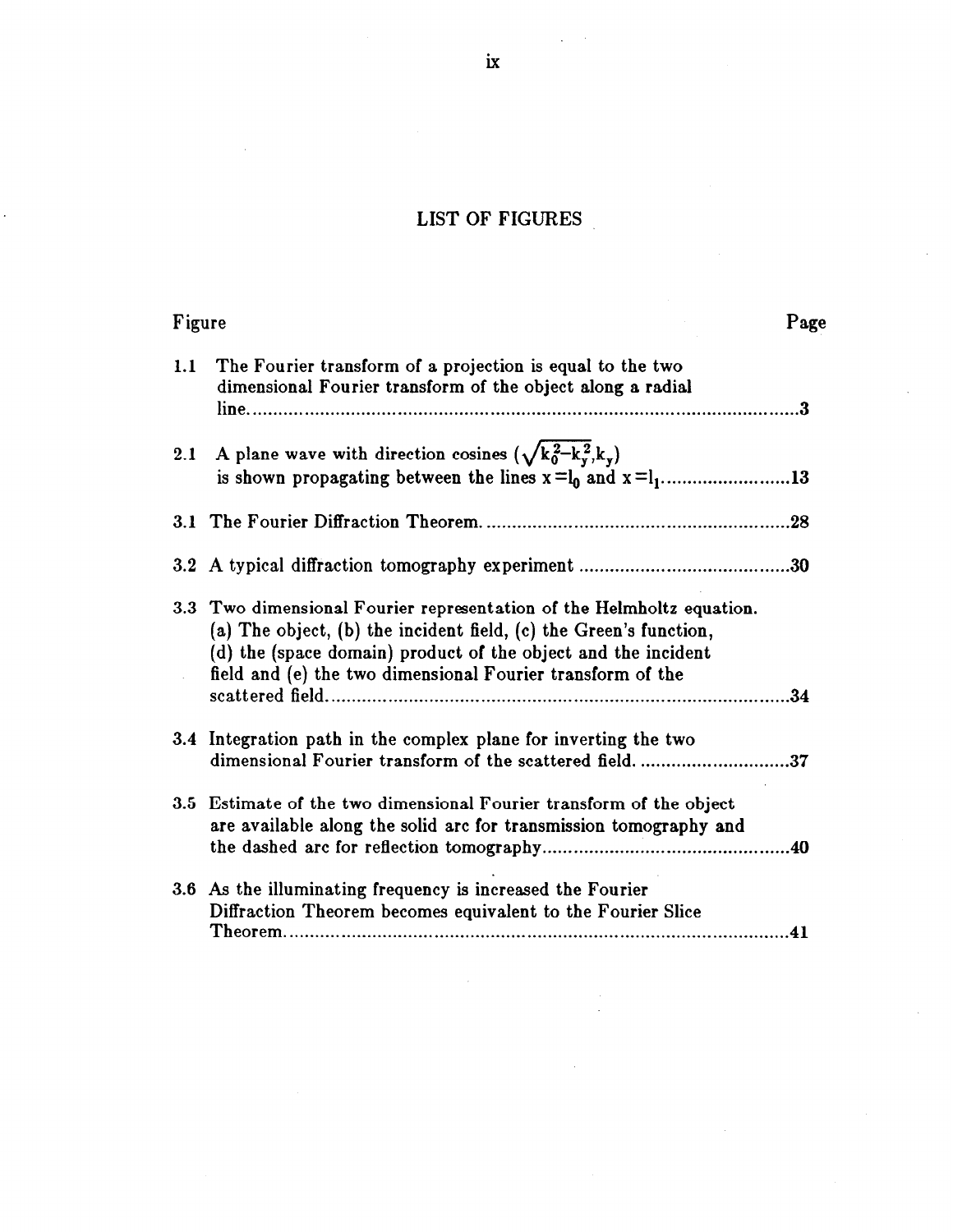| 3.7 Estimates of the object's two dimensional Fourier transform are                                                                                                                                |
|----------------------------------------------------------------------------------------------------------------------------------------------------------------------------------------------------|
| available along the circular arcs for plane wave illumination43                                                                                                                                    |
| 3.8 A typical synthetic aperture tomography experiment45                                                                                                                                           |
| 3.9 By adding a phase to the field transmitted from each transmitter                                                                                                                               |
| 3.10 Estimates of the Fourier transform of an object in a synthetic<br>aperture experiment are available in the shaded region48                                                                    |
|                                                                                                                                                                                                    |
| 3.12 Estimate of the Fourier transform of an object are available in<br>the shaded region for a VSP experiment (a). If, in addition,<br>the object is real valued then the symmetry of the Fourier |
| 3.13 One view of a broadband diffraction tomography experiment will<br>generate estimates of the object along the arcs in (a).<br>With four views of the object complete coverage can be obtained  |
| 4.1 Each projection is measured using the phi-omega coordinate                                                                                                                                     |
| 4.2 A second change of variables is used to relate the projection<br>.58                                                                                                                           |
| 4.3 Uniformly sampling the projection in the space domain leads to<br>uneven spacing of the samples of the Fourier transform of the                                                                |
| 4.4 The $k_0\bar{s}_0$ and $k\bar{s}_0$ used in the                                                                                                                                                |

 $\ddot{\phantom{a}}$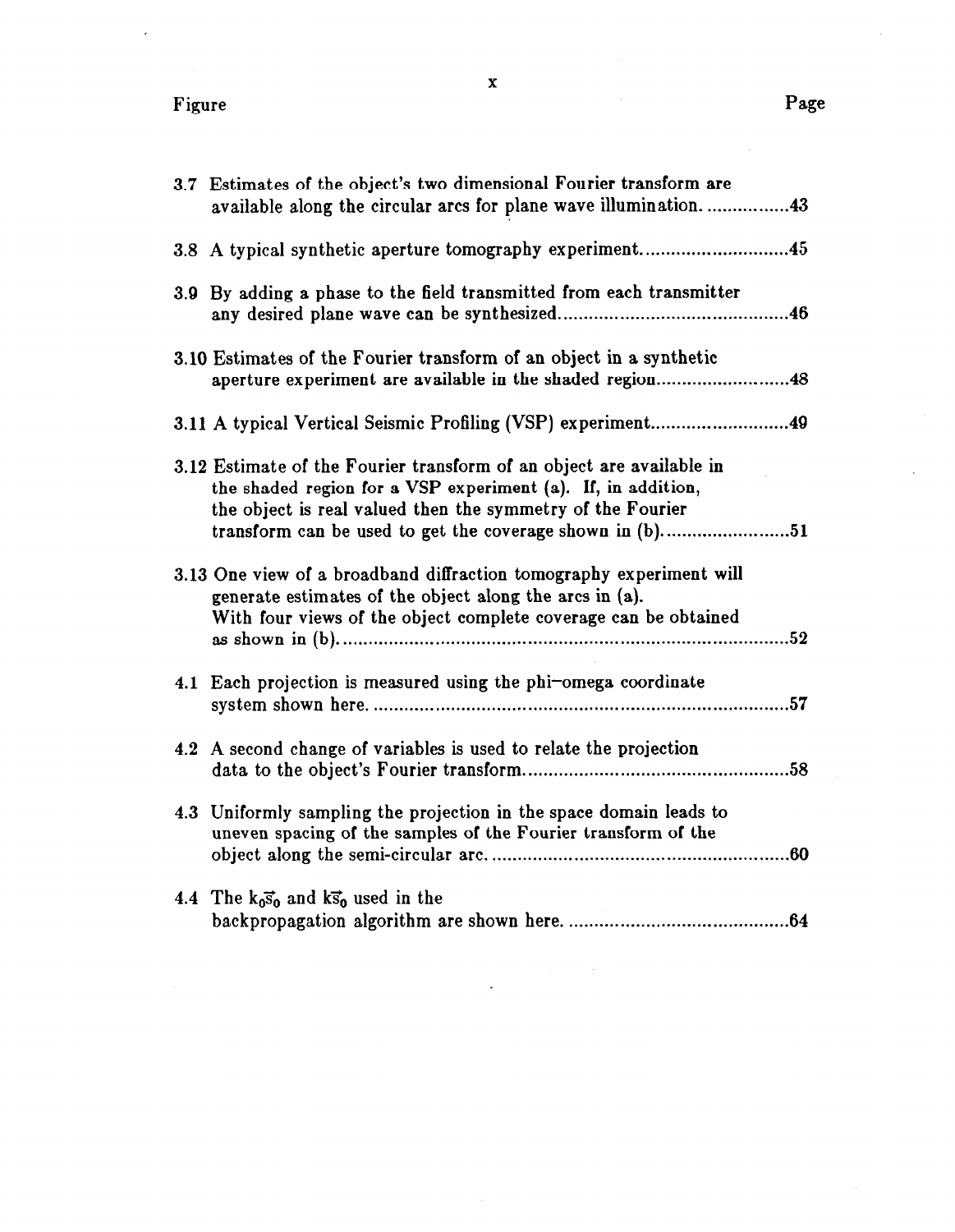| 4.5 In backpropagation the project is backprojected with a depth<br>dependent filter function. At each depth, $\eta$ , the filter                                                                              |
|----------------------------------------------------------------------------------------------------------------------------------------------------------------------------------------------------------------|
| 4.6 The signal processing steps in a typical diffraction tomography<br>algorithm are shown here. The steps that are needed are shown<br>with a solid box while the optional steps are shown with dashed<br>.70 |
| 4.7 The center line of reconstructions are shown here with the size<br>of the projection doubled and the Hamming window added. All<br>reconstruction shown here are without low pass filtering. 71             |
| 4.8 The center line of reconstructions are shown here with the size<br>of the projection doubled and the Hamming window added. All<br>reconstruction shown here are with low pass filtering<br>.72             |
| 4.9 The spectrum of the field before (top graph) and after (bottom<br>graph) multiplying by a Hamming window in the space domain are<br>.74                                                                    |
| 4.10 Reconstructions of a cylinder are shown comparing nearest<br>neighbor and bilinear interpolation for frequency domain and<br>.76                                                                          |
| 5.1 Simulated reconstructions using the Born approximation for 16<br>objects with four refractive indices between 1.001 and 1.20 and                                                                           |
|                                                                                                                                                                                                                |
| 5.3 Simulated reconstructions using the Born approximation for 16<br>objects with four refractive indices between 1.001 and 1.10 and                                                                           |
| 5.4 The relative mean squared error for reconstructions using the<br>Born (solid line) and Rytov (dashed line) approximations.<br>The error for a total of 60 objects with a radius of 1, 2 and 3              |

xi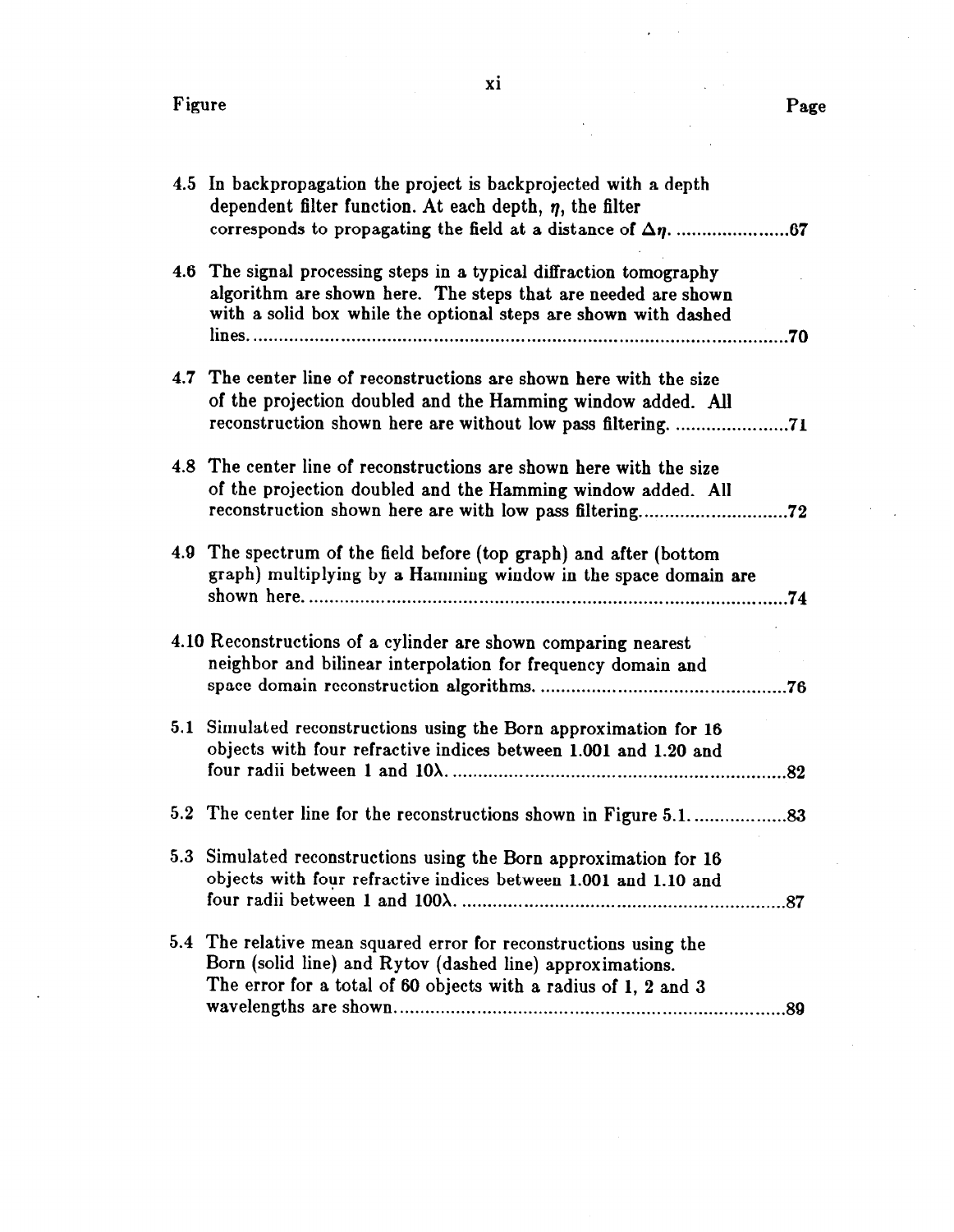$\mathbb{Z}$ 

| 5.5 The relative mean squared error for reconstructions using the<br>Born (solid line) and Rytov (dashed line) approximations. The<br>error for a total of 120 objects with a refractive index of                                                                                |  |
|----------------------------------------------------------------------------------------------------------------------------------------------------------------------------------------------------------------------------------------------------------------------------------|--|
| 5.6 A modified version of the Shepp and Logan head phantom is used to<br>test reconstruction algorithms. The numbers represent the relative<br>change in refractive index from the background value of 1.093                                                                     |  |
| 5.7 Assuming the Fourier Slice Theorem is valid the scattered field<br>can easily be computed as the values of the Fourier transform of                                                                                                                                          |  |
| 5.8 The above images show the results of using the (a) interpolation,<br>(b) backpropagation and (c) modified backpropagation algorithms<br>on reconstruction quality. The solid lines in the graphs represent<br>the reconstructed value along a line through the center of the |  |
| 5.9 The field scattered by an object is measured along a receiver                                                                                                                                                                                                                |  |
| 5.10 Reconstructions of an object using a detector spacing of (a)                                                                                                                                                                                                                |  |
| 5.11 These figures show the coverage in the frequency domain for six                                                                                                                                                                                                             |  |
| 5.12 Images due to the limited field of views as shown in Figure                                                                                                                                                                                                                 |  |
| 6.1 The real part of the function $g(rv-rvp)$ is shown here<br>sampled on a 4x4 grid (top) and a 16x16 grid (bottom). 113                                                                                                                                                        |  |
| 6.2 An initial estimate for the solution of the equation $f(x)=x$                                                                                                                                                                                                                |  |

 $\bar{z}$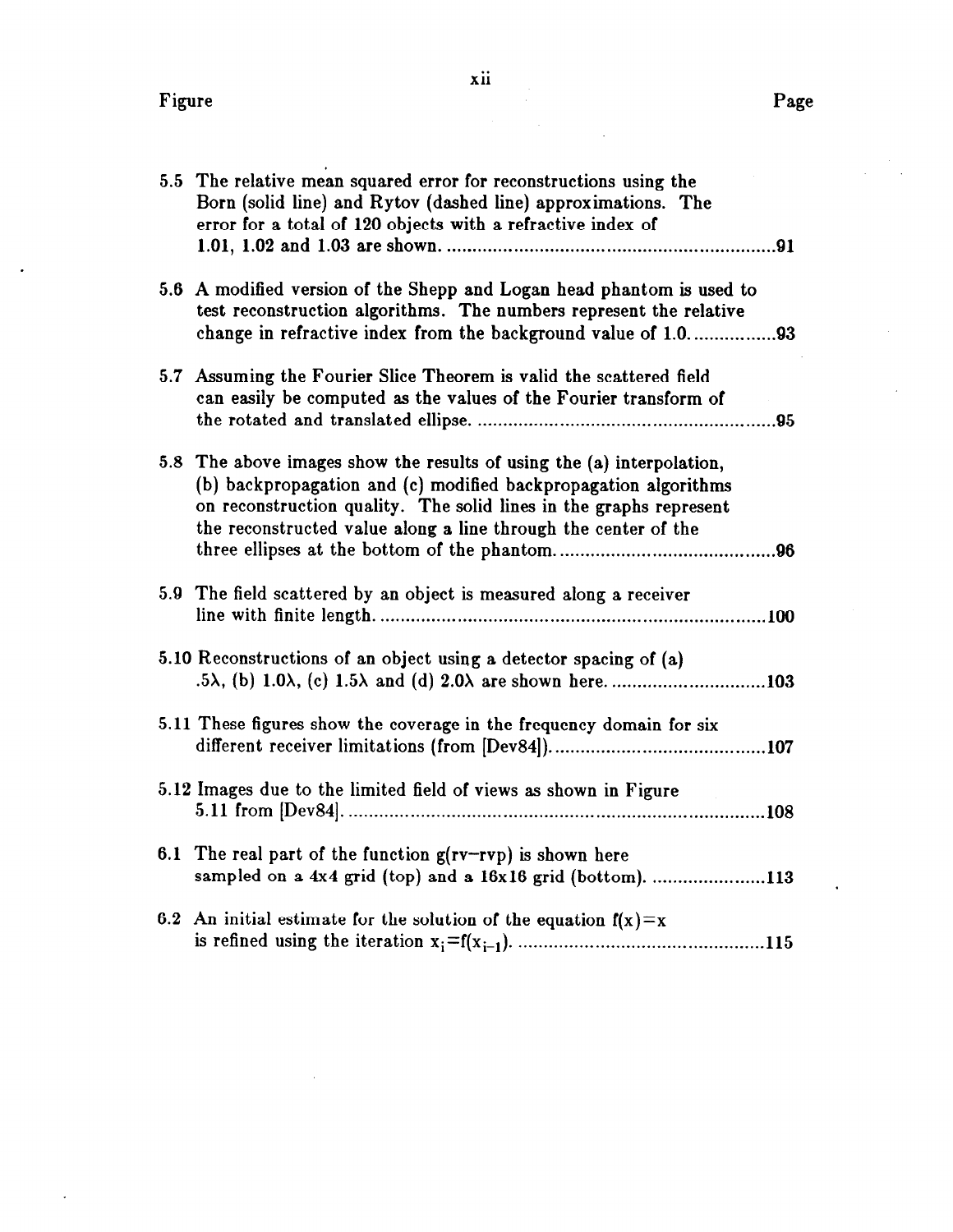$\bar{z}$ 

| 6.3 The incident field is scattered against each cylinder and the resulting<br>fields are propagated to other cylinder for additional scattering119                                                             |
|-----------------------------------------------------------------------------------------------------------------------------------------------------------------------------------------------------------------|
| 6.4 An experiment used to illustrate the higher order Born series123                                                                                                                                            |
| 6.5 Exact scattered field for the object shown in Figure 6.4. The<br>real component of the field is shown as a solid line while the                                                                             |
| 6.6 The scattered field as calculated from the Born series using                                                                                                                                                |
| 6.7 Total energy in the higher order scattered field versus iteration                                                                                                                                           |
| 6.8 Region of convergence for the Born series using sampling intervals                                                                                                                                          |
| 6.9 Born series region of convergence for two cylinders of radius r<br>separated by $1\lambda$ . The solid lines show the convergence<br>for two orientations. The dashed line shows the convergence for        |
| 6.10 Born series region of convergence for an ellipse. The solid lines<br>show the convergence for the ellipse as a function of its major<br>axis (upper line) and minor axis (lower line). The dashed line     |
| 6.11 Born series region of convergence for the object shown in Figure                                                                                                                                           |
| 6.12 The region of convergence for two orientations of an ellipse are<br>compared. The upper curve represents the convergence for the<br>ellipse shown in Figure 6.11 while the lower curve represents<br>.135. |

 $\langle \rangle$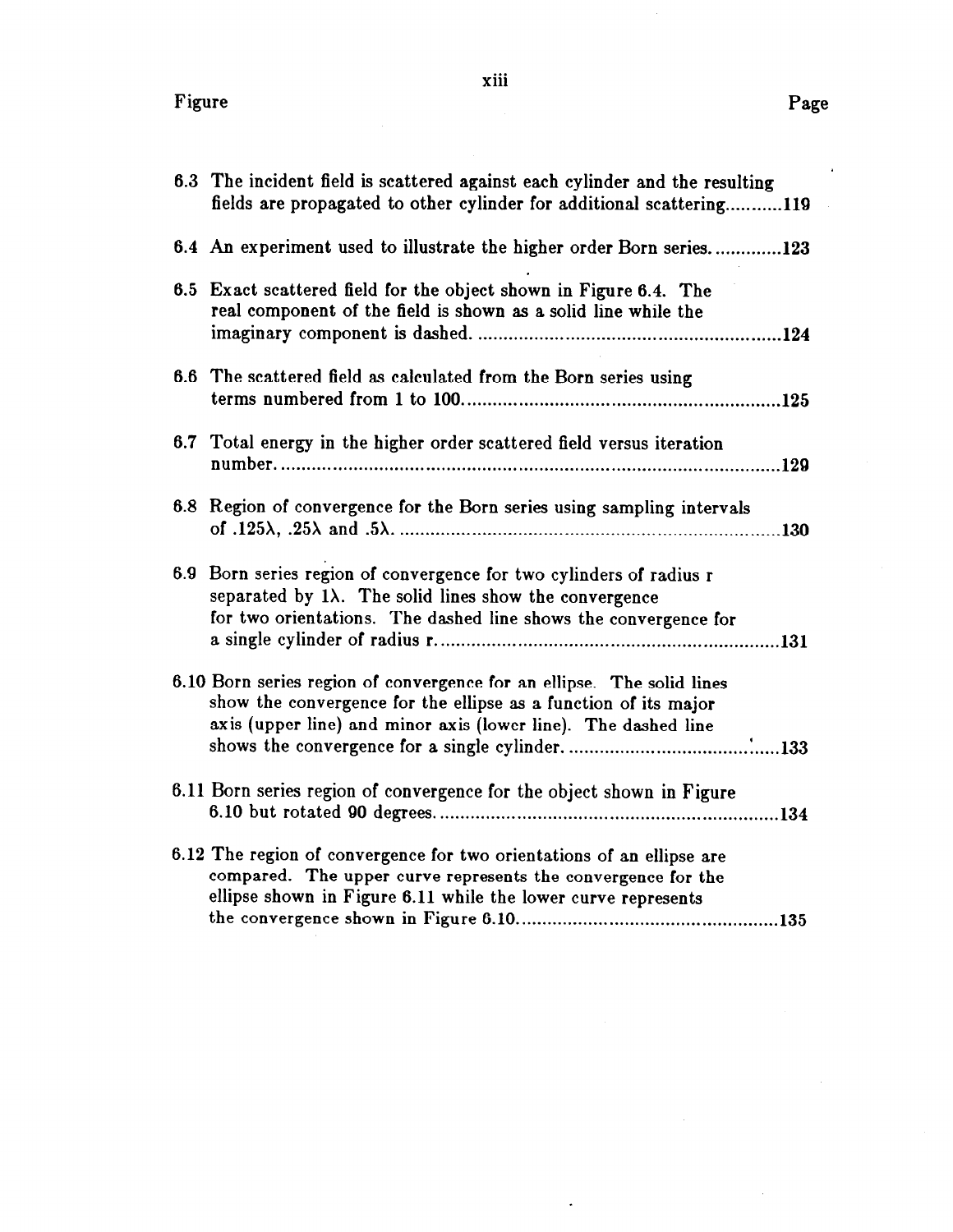l,

l,

| 6.13 The region of convergence for the Born series as a function of<br>cylinder radius and attenuation. The attenuation is plotted in<br>units of nepers (1 neper represents an attenuation of the fields                                                                  |
|----------------------------------------------------------------------------------------------------------------------------------------------------------------------------------------------------------------------------------------------------------------------------|
| 6.14 The Fourier transform of several steps in the derivation of the                                                                                                                                                                                                       |
| 6.15 The region of convergence for the Born series as a function of<br>cylinder radius and average attenuation of the media142                                                                                                                                             |
| 6.16 The exact scattered field from a $2\lambda$ cylinder with a<br>refractive index of 1.13 is shown here. The real part of the<br>field is shown as a solid line while the imaginary component                                                                           |
| 6.17 Twenty iterations of the Rytov series are shown demonstrating<br>the convergence of the Rytov series to the field shown in Figure                                                                                                                                     |
| 6.18 The convergence of the Born and the Rytov series are compared.                                                                                                                                                                                                        |
| 6.19 The region of convergence of the Rytov series for two cylinders.<br>The experiment here is identical to that shown in Figure 6.9                                                                                                                                      |
| 6.20 The region of convergence of the Rytov series for an ellipse.<br>The upper solid line is plotted as a function of the major axis<br>while the lower solid line is a function of the minor axis.<br>The solid line represents the convergence for a single cylinder151 |
| 6.21 The convergence of the Rytov series is shown as a function of the<br>cylinders radius and attenuation. The attenuation of the object                                                                                                                                  |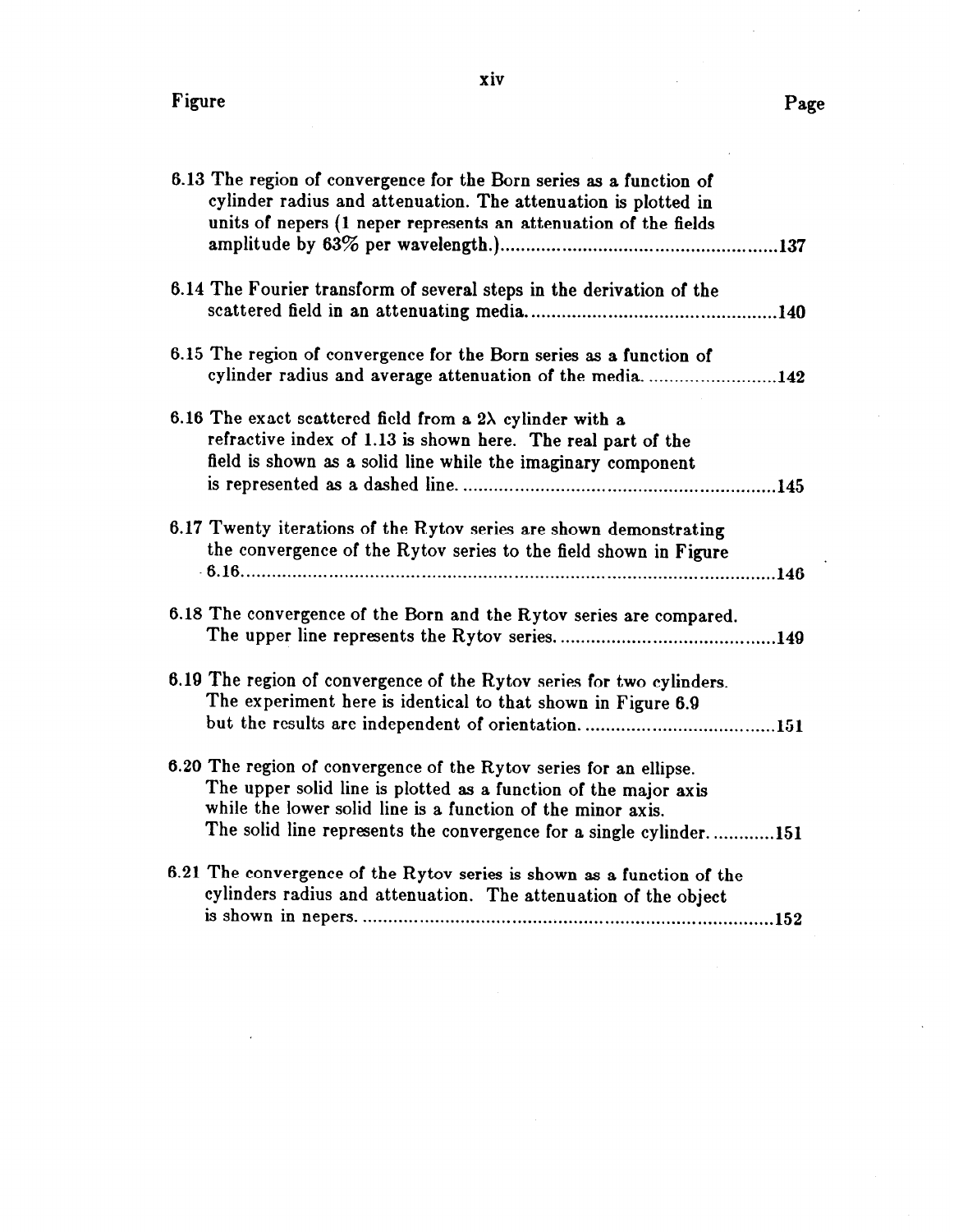$\ddot{\phantom{a}}$ 

 $\ddot{\phantom{0}}$ 

L.

| 6.22 The convergence of the Rytov series is shown as a function of the<br>cylinder radius and the average attenuation of the media. The                                                                                                                              |
|----------------------------------------------------------------------------------------------------------------------------------------------------------------------------------------------------------------------------------------------------------------------|
| 6.23 An initial estimate for the solution, $x^j$ , is refined by                                                                                                                                                                                                     |
| 6.24 The point $x^2$ is a better estimate of the solution point then                                                                                                                                                                                                 |
| 6.25 The orthogonality of the hyperplanes determines the rate of<br>convergence. If the hyperplanes are perpendicular then the<br>solution will be reached in only one iteration (a) while it<br>will take much longer if the hyperplanes are nearly parallel (b)161 |
| 6.26 The real parts of the scattered field are compared as computed by<br>the Kaczmarz approach (solid line) and the exact solution to the                                                                                                                           |
| 6.27 Three iterations of the Kaczmarz algorithm are shown to demonstrate<br>the convergence of the approach to a single answer165                                                                                                                                    |
| 6.28 The order equations are considered can affect the rate of convergence.<br>If the two sets of parallel lines are considered separately (a)<br>then the convergence is twice as slow as it would be if they are                                                   |
| 6.29 The residue remaining after the first 16 iterations of the Kaczmarz<br>algorithm are shown as a function of the number of equations                                                                                                                             |
| 6.30 The field after one iteration is shown as a function of the number                                                                                                                                                                                              |
| 6.31 The exact scattered field and the result of 32 iterations of the<br>Kaczmarz algorithm are compared here. In each case the real<br>component of the field is shown as a solid line while the imaginary                                                          |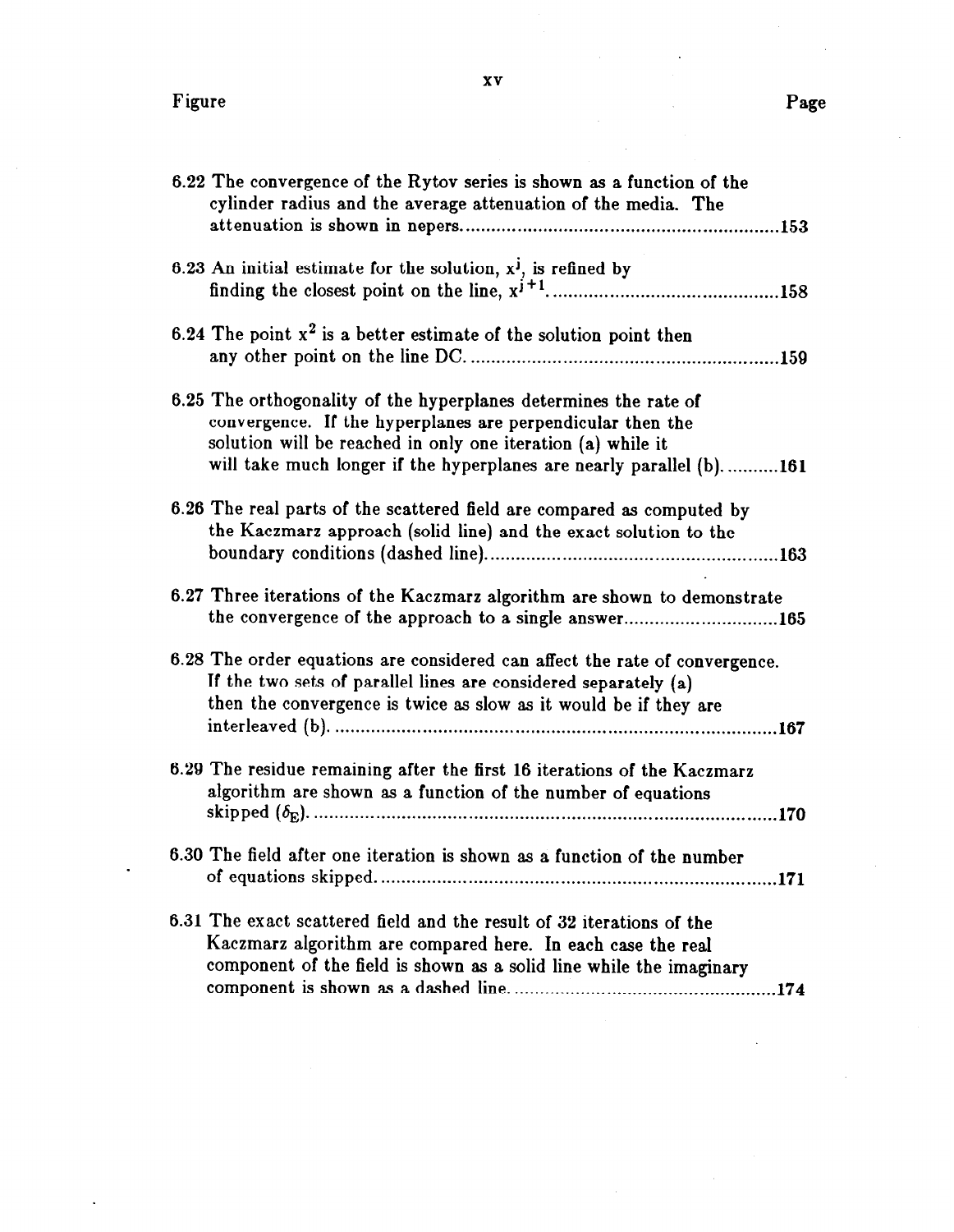the Born series because the Born series will not converge.....................192

xvi